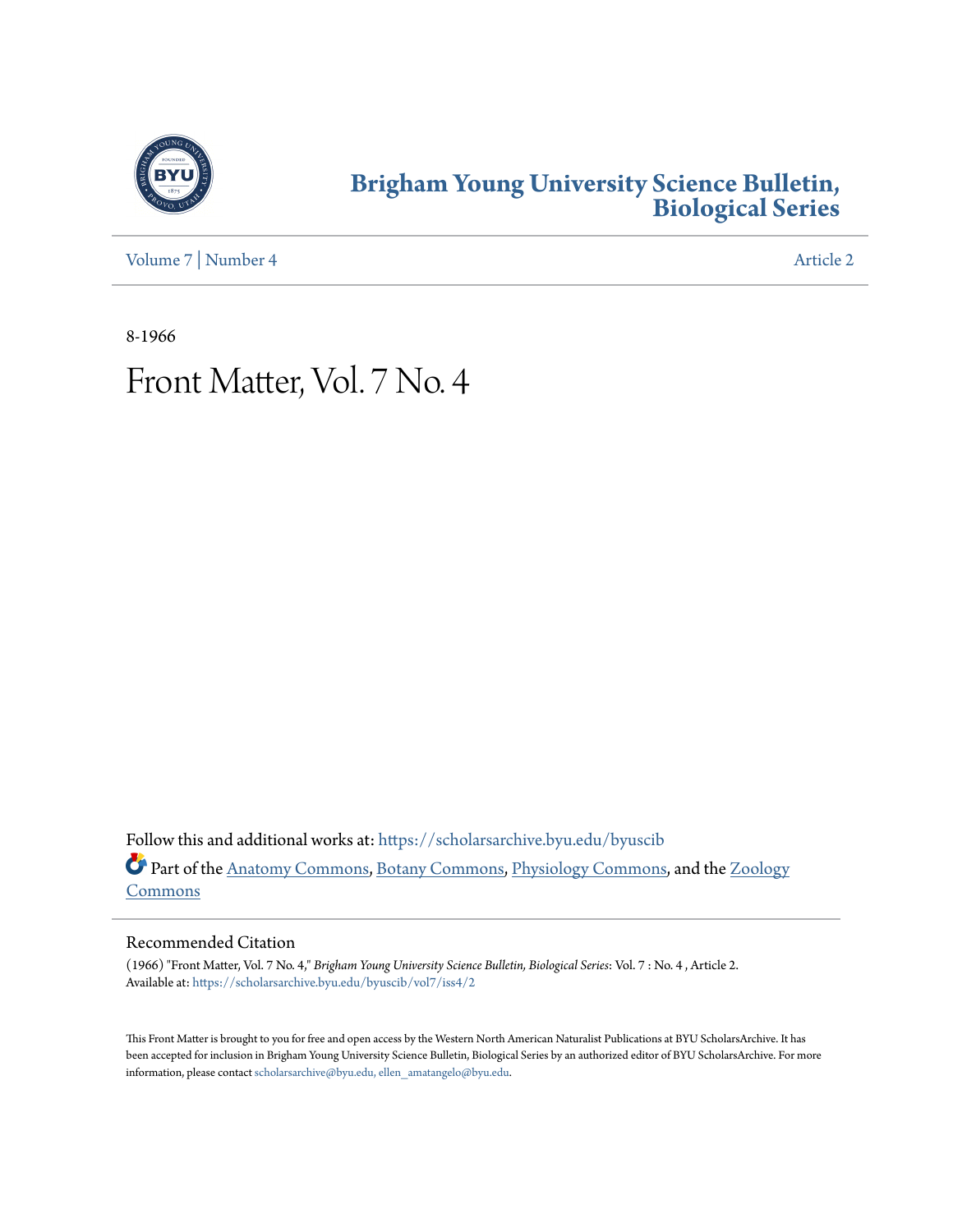$111965$ 

**LINVILLE** 

Brigham Young University Science Bulletin

v u \_l

## THE SPHAERODACTYLUS DECORATUS COMPLEX IN THE WEST INDIES

by RICHARD THOMAS and ALBERT SCHWARTZ



BIOLOGICAL SERIES —VOLUME VII, NUMBER <sup>4</sup> AUGUST, 1966